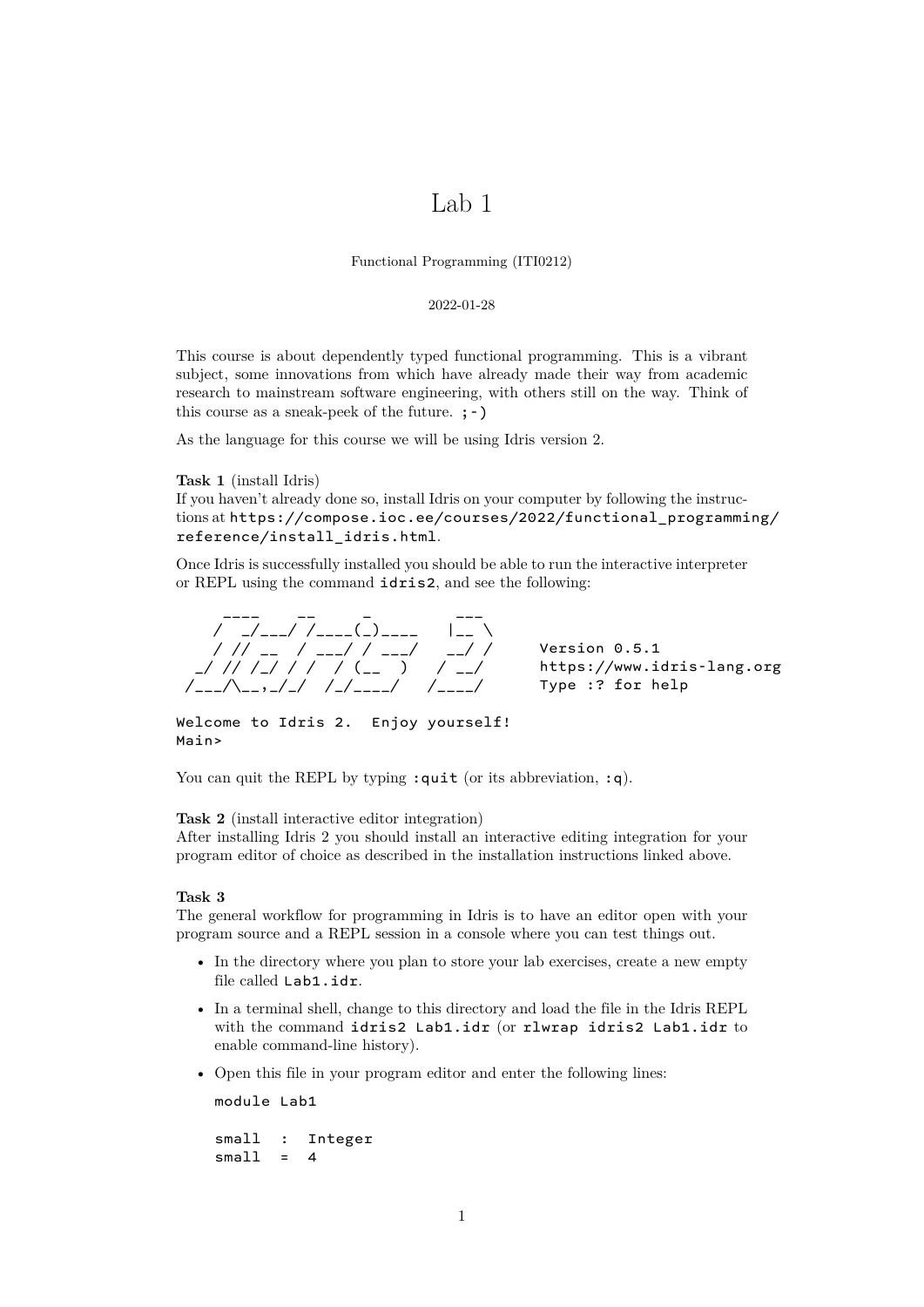```
large : Integer
large = small * 6
```
Then ask the Idris interactive mode to save and type check your file. The key-chord for this depends on your operating system and editor. Consult the documentation for the specific interactive mode that you chose above.

- In the REPL, ask Idris to reload the file with the command : reload (or its abbreviation,  $:\mathbf{r})$ . Idris should respond that the file was loaded successfully. Now type large at the prompt and press enter. You should see the value assigned to that variable displayed.
- Still in the REPL, ask Idris to tell you the type of the variable large with the command :type large (or its abbreviation, :t large). Idris should respond that large is an Integer.

#### **Task 4**

Now you will interactively write a function that computes the average of two Integers (truncating any halves).

• Type the following line into your program:

```
average : Integer -> Integer -> Integer
```
• Place the cursor somewhere over the function name and ask Idris to automatically add a definition clause. The key-chord for this depends on your operating system and editor, usually it is some command-key combination together with "a" for "add definition". The following line should be automatically added to your file:

```
average x \ y = ?average_rhs
```
- Place the cursor somewhere over the goal ?average\_rhs and ask Idris to inspect this goal. The key-chord for this is usually some command-key combination together with "t" for "type-in-context". Idris should tell you that the goal must be an Integer, and that there are two Integer bound variables in scope.
- Complete the definition of the average function. If you don't know the name of a function that you think should be in the standard library you can search for it by its type in the REPL using : search <type\_of\_function>. When you are done, reload it in the editor to make sure there are no errors, then reload the file in the REPL and test your function on some inputs.

Your function should behave as follows:

```
Lab1> average 1 9
5
Lab1> average 1 10
5
```
# **Task 5**

Back in your program file, declare an Integer variable called medium, and assign to it the average of small and large, as determined by the function you just wrote.

# **Task 6**

Write a function average' that returns the average of two Doubles as a Double.

Your function should behave as follows: